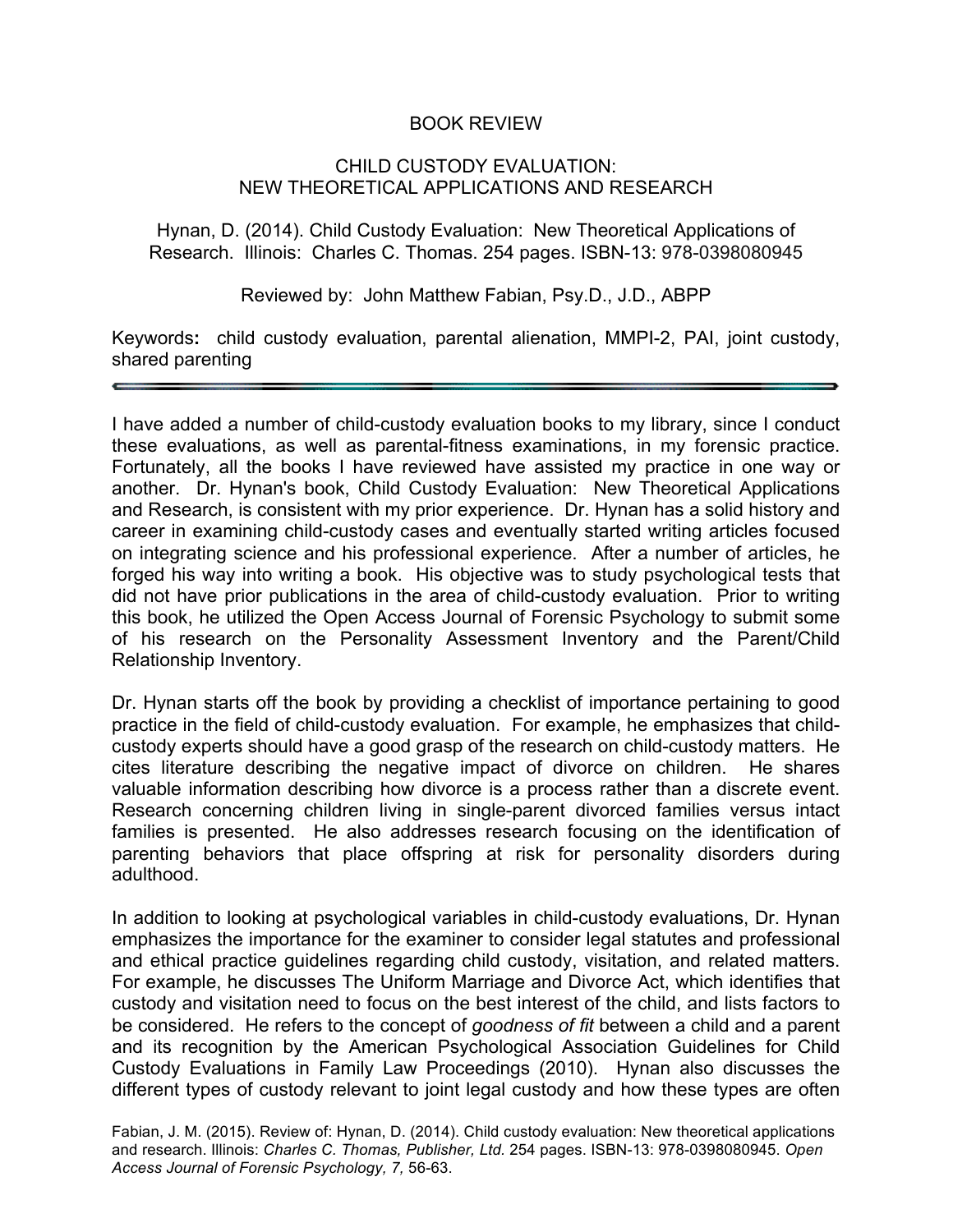confusing because they sometimes refer to the amount of time a child spends with each parent rather than the ability of each parent to make or contribute to major child-rearing decisions.

Hynan discusses new theoretical applications in child custody, including game theory, which is a study of strategies used by rational agents' interactions and reactions toward one another. He talks about how individuals deal with conflict and decision making, and how individuals pursue their own self interests in conflict-laden situations such as child custody. Further, neuroscience researchers have also shed light on some of the brain mechanisms involved in both the rational and emotional processes that influence decision making and he notes that a combination of rational and emotional factors contribute to each divorcing parent's experience of trusting the other parent.

Hynan presents information about alternatives to the traditional best-interest standard. He offers information and resources about proposed changes regarding time sharing and decision making. He said the flaw of the American Law Institute Principles (ALI) is that it does not include consideration of parental psychological functioning in determining the best interest of the child. He presents information about the Parenting Functions Questionnaire, including tasks such as making meals for children and other parental activities and duties, and how these tasks are quite similar to what the ALI describe as child caretaking functions.

He presents valuable research on parental agreement or disagreement, especially relevant to their perceptions of their own duties versus the other spouse's duties as a parent. Hynan presents research on changes and inter-parental conflict and empirical investigations of the patterns of conflict between parents during such disputes. He discusses the unfortunate consequence of requiring cooperation between some couples who are simply not able to carry it out. The negative impact on the legal system is that such uncooperative individuals are often the same ones who repeatedly return to court to litigate about children. Hynan devotes a good part of the second chapter to attachment research. He states that the amount of past caretaking does not correlate well with attachment security, which conflicts with the ALI view that the amount of time a parent spent with a child in the past is a good proxy for the emotional attachment between parent and child. He cites that other areas that the child experiences, including home environment, parental support, and peer confidence, predict a larger proportion of later life functioning than is predicted by attachment security alone. He states, "Clearly, the efforts by a number of individuals in the legal profession to decide what is in children's best interest by the quantity of past time spent with parents are not supported by scientific evidence." Hynan shrewdly makes the comment that there is an important distinction between intuition and judgment, which is highly relevant for custody evaluators. In brief, intuition is defined as a type of thinking that is fast, automatic, and relatively effortless, while judgment is described as relatively slow, deliberate, and requiring conscious effort. Similarly he states, "One of the main tasks for evaluators is to distinguish the reality from the sales pitch." In fact the parental report in reality may have nothing or everything to do with the actual parenting functioning and the parent/child relationships. It is important for the evaluator to cut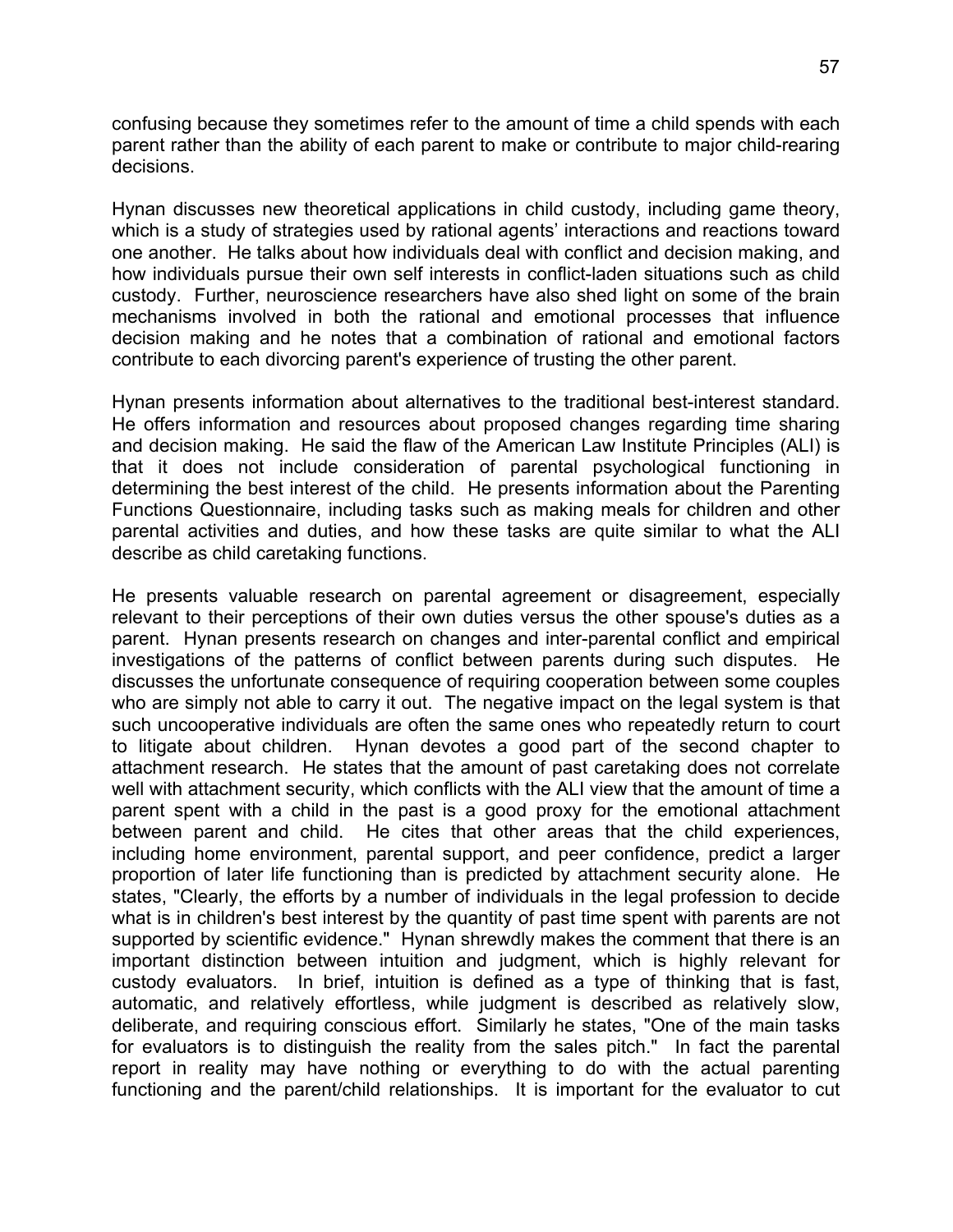through the smoke screen and shed light on what is taking place in real life relevant to the best interest of the child. He presents useful case examples and then cites relevant literature and practice tips. Hynan encourages examiners to perform child interviews, make parent/child observations, collect collateral data, and interview parents. He also encourages examiners to cite relevant evidence pursuant to issues such as children's exposure to conflict between parents and its negative impact.

Hynan correctly states that families get referred for child-custody evaluations precisely because there is uncertainty about what is best for the children. The focus on the child's best interest is represented by relevant legal factors integrated with scientific findings about the children of separation and divorce, and use of methods that have sound empirical conceptual foundations.

He states that there are no outcome data specifically focused on children who have gone through child-custody disputes. When considering an examiner's decision making in child-custody evaluations relevant to intuition versus reasoning and judgment, he does support the use of checklists to improve an examiner's judgment.

Hynan presents a chapter on time sharing, which is a difficult chore that evaluators are confronted with related to making recommendations about when children should be with each parent. Time-sharing plans need to consider any special needs of the children, particular parenting skills and deficits, parental psychological functioning, conflict between parents, distance between residences, histories of parental family structure instability, abilities of the parents to cooperate well about the children with each other, etc.

Hynan voices concerns about shared parenting for some parents as it may lead to reduced stability and increased stress, especially when children have to juggle the challenge of school and extracurricular activities and social lives. He cites some studies and empirical evidence regarding frequency of shared parenting and states that the data sources that are present indicate that it occurs infrequently. He cites a concern that it seems reasonable to conclude that it may be even more difficult to sustain an equally shared parenting residential arrangement and therefore residential instability might be even greater in such circumstances.

Hynan notably discusses a number of factors found to affect children of divorce as well as statutes that identify legal criteria to be considered in evaluations. He distinguishes well-adjusted versus high-conflict parents and addresses issues of transitions that include inter-parental conflict, which can unfortunately expose children to those conflicts and consequently contribute to the child's stress. He cites the importance of considering a broad array of parent characteristics and child needs and visitation planning. Hynan discusses visitation recommendations for different scenarios such as a child who is inattentive and disorganized versus a sensitive child prone to emotional distress who may benefit from relatively frequent contact with a non-custodial parent who is especially emotionally available and communicative. He discusses the issues of parental availability and competency relevant to visitation schedules.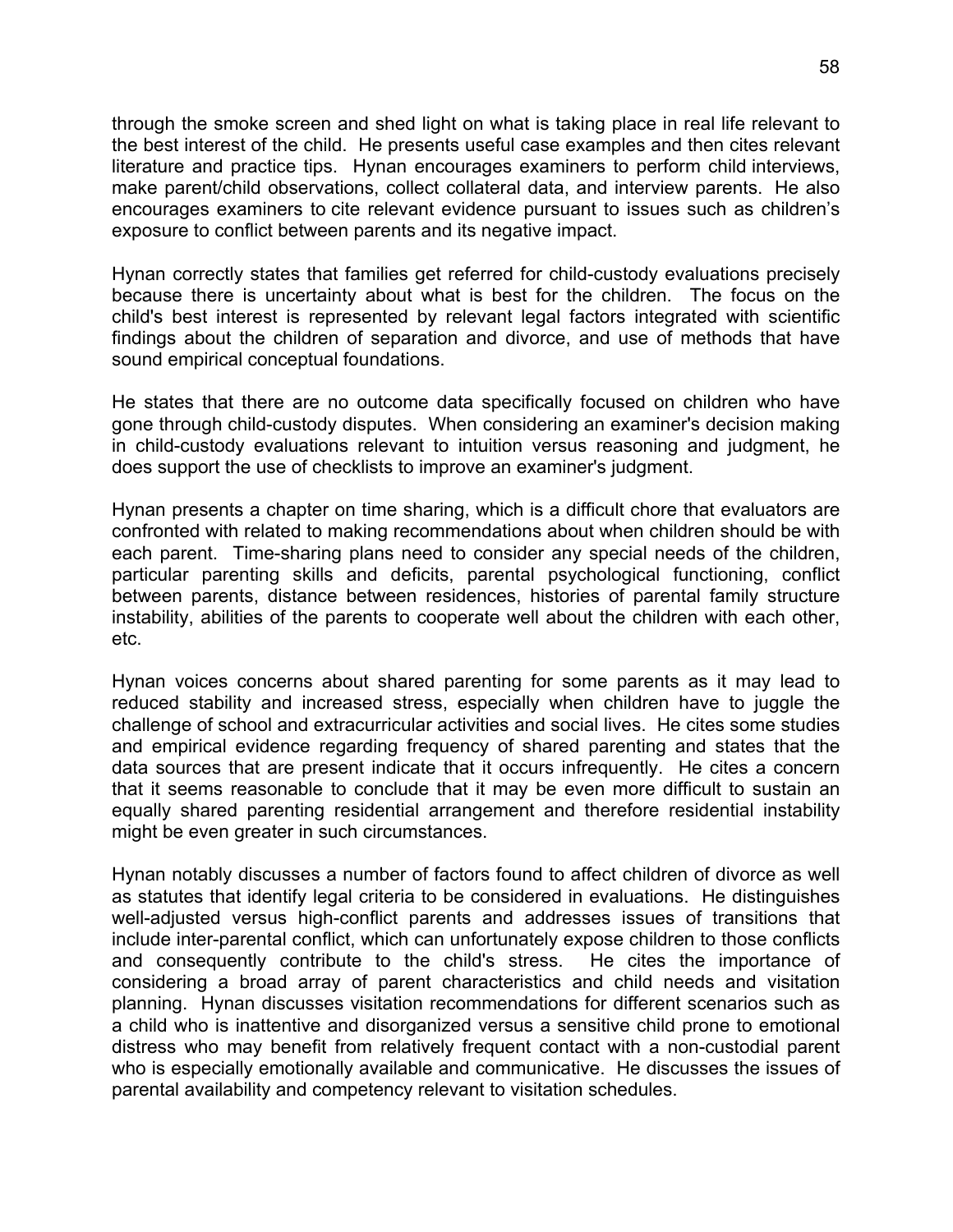The time-sharing chapter includes considerations for very young children. The author discusses issues related to dysfunctional attachment to parents associated with high levels of conflict and relatively poor communication between parents and children. He spent some time applying research to individual cases. He states that there is no empirical evidence to support or refute the hypothesis that parental characteristics and child care histories play a major role in the impact of overnight visits on children. A combination of research-based information and practical experiences indicate that, to promote positive attachment, young children should have contact with a parent at least three times each week without any very extended times away from either parent.

The time-sharing chapter also includes information on inter-parental conflicting parenting plans. The author describes numerous negative effects on children with exposure to inter-parental conflict, including problems with emotional regulation and inaccurate learning of appropriate social skills. He cites literature and meta-analyses showing that children in joint physical or legal custody have often manifested better adjustment in a number of arrangements than in sole custody. Time sharing and time spent with fathers after divorce is related to better relationships with fathers and better health status. It is important to note that recent research has indicated that there is a significant positive correlation between the percent of time children spend with their fathers and the emotional security experienced with them. Hynan emphasizes that evaluators should consider that possible visitation restrictions need to be well informed by relevant scientific and professional information and apply to the specific circumstances of each case.

Hynan provides a useful practice checklist relevant to collecting information from parents and collateral sources. Structured clinical interviews of parents are important to examine psychological functioning and resources, substance abuse, and domestic violence. The main focus of the custody evaluation is to determine the child's best interests, which are most accurately and productively represented by research findings about children of divorce. Hynan cites that one of the most common criticisms that attorneys hear from parent clients is that the evaluator did not pay attention to or include in the report what parents felt to be important in the examination.

Hynan also talks about the importance of parent/child interactions in the evaluation by the custody examiner. In parent/child observations, the goal is to obtain a reasonable sample of a number of important parent/child interaction dimensions. Parents also may have limited insight about their own interaction patterns of the child and may be motivated to report on them inaccurately when other methods are used. There is no good substitute for observing children and parents together. He also supports a joint parental interview to assess the likely success of future joint parenting. Hynan again shares information about the Parenting Functions Questionnaire that he created which stems from his experience in that he routinely found it very difficult for parents to productively describe what had been the characteristic division of labor in terms of interacting with their children.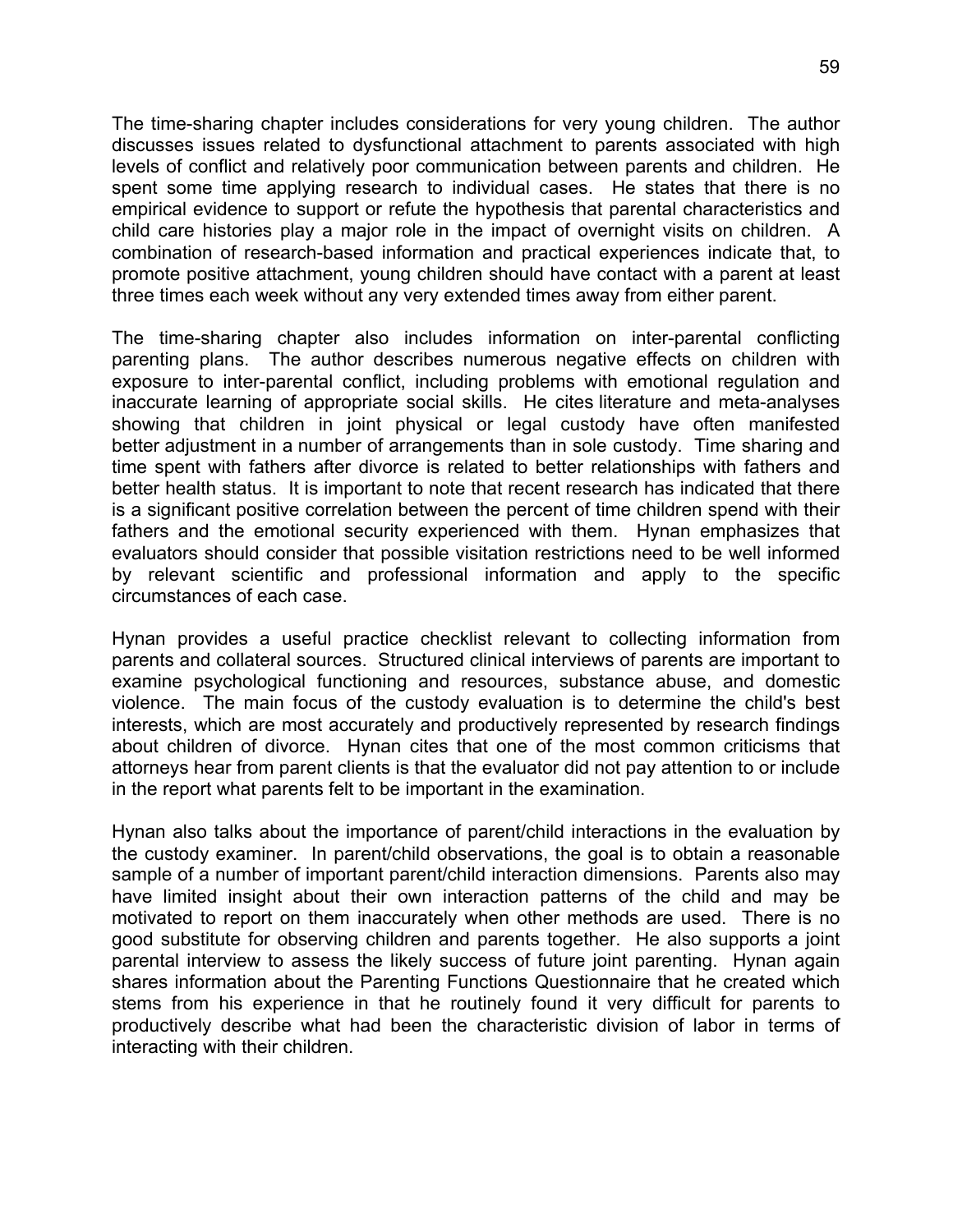Hynan stresses that evaluators only share information about what they have observed directly, in terms of interactions between children and each parent. When reviewing documents provided by the parents, Hynan asked the parents to make sure that the information contained in such documents potentially sheds light on what is in the child's best interest.

Dr. Hynan provides a chapter on the interviewing of children. He focuses on the use of open-ended questions as much as possible. He provides information regarding research on interviewing children relevant to factors of age, memory, consideration of lying and suggestibility, developmental factors relevant to language, and the importance of building a rapport with the child. Helpful tips include the usefulness of gathering information about a child's view regarding how the parent tries to manage him/her, how parents handle conflict, whether the child has observed domestic violence, and allowing children ways that they can express their feelings and thoughts about expectations regarding living with each parent.

Hynan spends a chapter on use of the Personality Assessment Inventory in childcustody cases. He has researched evidence of positive-impression management and clinical scale scores that were generally below average as being prevalent in the assessment profiles of parents involved in custody cases. Important findings of the PAI with regard to custody cases include considerations of the positive-impressionmanagement scale. This finding is consistent with research that he cites pertaining to validity scale assessment on the MMPI-2. He cautions the examiner to not rely too much on computerized test interpretation and emphasizes the importance of more specialized interpretation by the expert.

Dr. Hynan adds a chapter on the Parent Child Relationship Inventory (PCRI) with expanded research. He emphasizes that psychological testing is often used to provide information on parent/child interactions from an objective standpoint. The statutes also stress the importance between the relationship of the child and a parent as a factor to be considered in custody determination. The PCRI is a parental self-report measure that covers a number of important aspects of parenting. Hynan presents information about the psychometric properties of the PCRI as well as expanded data for evaluators. He investigated score differences between pre-decree and post-decree parents, examining presence or absence of substance abuse, domestic violence, or child abuse, and how they influence PCRI scores. He acknowledges that, while the PCRI covers important content in areas of parenting and has comparison data specific to custody evaluation, it does not cover all relevant aspects of parenting and would benefit from more extensive reliable validity data.

Hynan adds a chapter on the MMPI-2, focusing primarily on elevations on the L and K scales; he notes that a high score on either scale does not necessarily mean that the respondent is hiding psychopathology. In fact, the MMPI-2 is the only psychological test that previously has been used in multiple independent research studies with custody evaluation samples. The greater comprehensiveness of the MMPI-2 data, specific to custody evaluation context, leads to the greater confidence evaluators can have that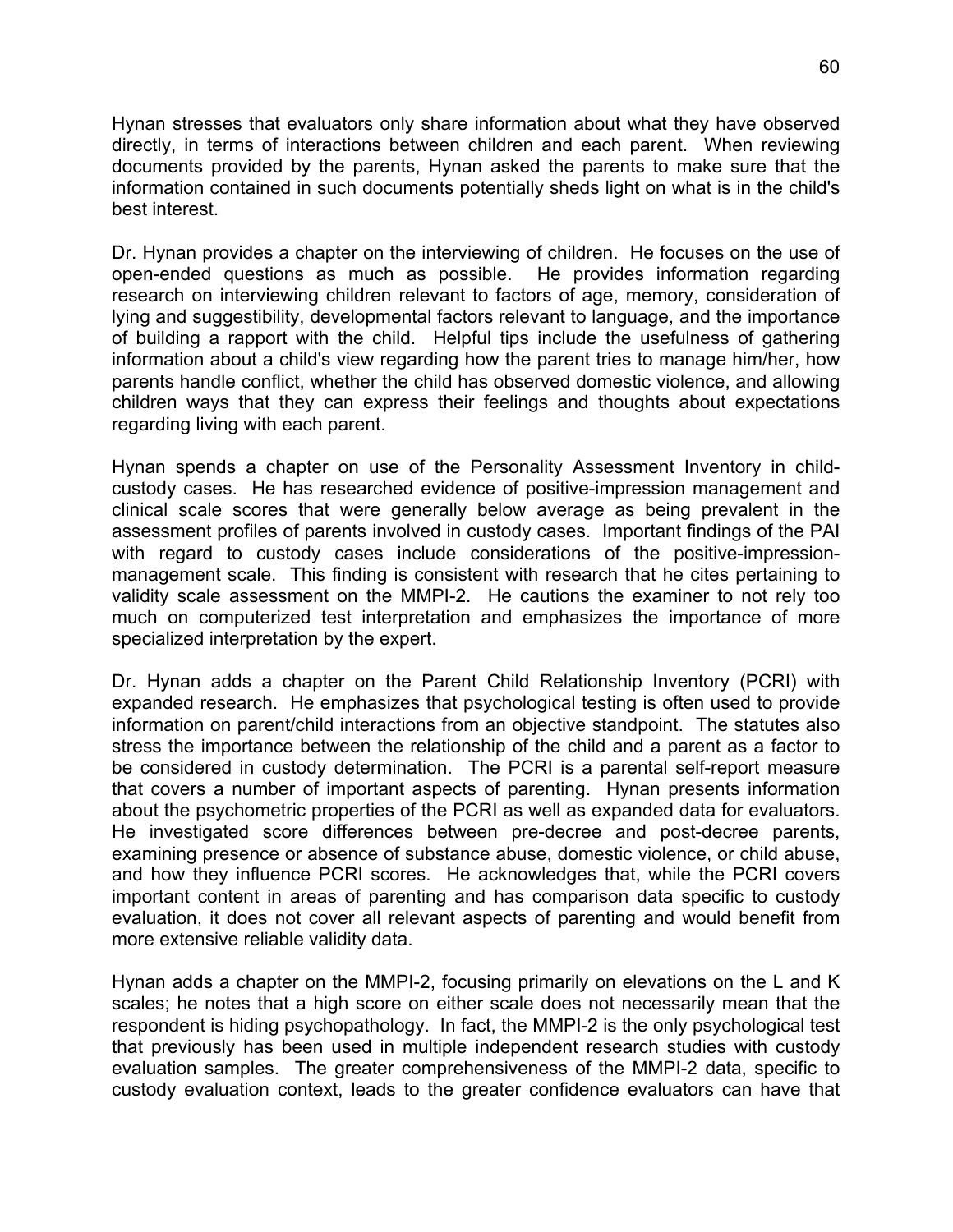such reference data are applicable to their own cases. Hynan presents a brief review of prior MMPI-2 research and child-custody evaluation. The research is focused primarily on defensive responding by parents in custody evaluation. Hynan presents his own research project regarding the MMPI-2 and child-custody litigants. Overall he found the results of the current study support the hypothesis that gender differences would be small or nonexistent. He found that women are more likely to endorse high scores in the F and SC scales and that women admit highly unusual experiences more so than men. However, the child-custody evaluation context leads parents, overall, to generally decrease the extent to which they disclose highly unusual experiences, which is understandable, given the context of the evaluation. Hynan presents information from the current research project on the examination of the MMPI-2 scores in terms of whether or not substance usage, domestic violence, and/or child abuse are identified and are areas of concern within the family. Furthermore, he looked at pre-decree versus post-decree litigants' MMPI-2 scores and found that individuals who go through custody evaluations prior to a decree generally experience modestly more distress and greater defensiveness as compared to parents in post-decree litigation, though there were no clinically significant differences. As noted, the most distinct finding of Hynan's research and other MMPI-2 research in custody evaluation is moderate elevation on the scales of defensiveness.

Hynan adds another chapter on other psychological measures used in child-custody evaluations. The Parenting Stress Index - 4th Edition may be useful in identifying potential parenting problems, but most of the research is relevant to women examinees. The Child Abuse Potential Inventory (CAPI) is useful if there is a reason for a specific concern about the presence or potential for moderate or severe child physical abuse. He provides useful information on the advantages and disadvantages of using the Rorschach when assessing adult personality and psychopathology in forensic cases. He cites research relevant to the MCMI-III as the second most widely used personality, behind the MMPI-2, in custody research samples. Some research indicates that many more women than men had elevated scores at the levels of personality disorders and dysfunctional personality traits. However, new research refutes these gender differences. The Conners 3 is focused primarily on common child behavioral problems such as ADHD and learning disorders and is useful for obtaining information from parents and teachers about a child's functioning. Both the Child Behavioral Checklist and the Conners 3 have useful scales that are designed to measure problem areas that fit diagnostic categories of DSM-IV. The Bricklin measures, in contrast, were designed specifically for use in child-custody evaluations. The goal of these measures is to provide information about a child's largely unconscious experience with each parent so as to determine which would be best for primary residential custody. While many of the questions pertain to relevant aspects of parenting, this measure manifests numerous deficits, especially relevant to lack of test reliability and validity data.

Dr. Hynan has a chapter on Difficult Evaluation Challenges and focuses on domestic violence, child abuse, substance abuse, and relocation issues. He reviews research on professional perspectives of domestic violence and takes a look at rates of substantiation, gender factors, and typologies. He points out that allegations of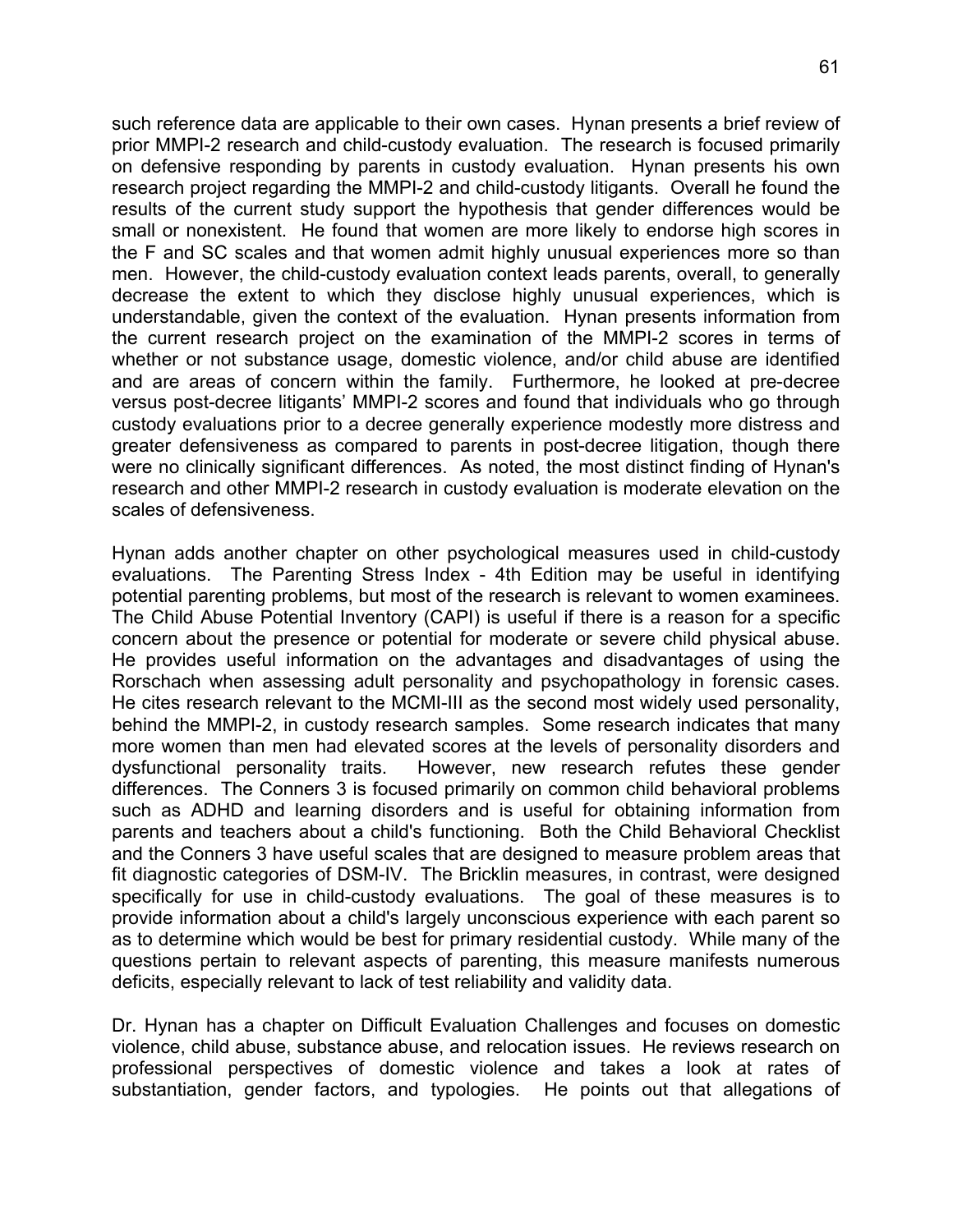domestic violence occur in a substantial proportion of separation and divorce cases. Obviously, there is a likelihood of disagreement about domestic violence in contested divorce cases. He also discusses typologies that have contributed to the understanding of domestic violence relevant to aggressive behaviors, emotional/interpersonal experiences, and situational factors. Assessment instruments include the Conflict Tactics Scales and the Spousal Assault Risk Assessment. He also highlights the importance of gathering collateral information such as protective orders information, police reports, medical records, and other sources of objective information about allegations of intimate partner violence. He discusses childhood abuse as relevant to child-custody evaluations. Evaluators need to have adequate training in the area of assessing child abuse in child-custody cases. Knowledge of the research regarding false allegations and child abuse as well as child interview methods in assessing abuse are critical for custody evaluators. Dr. Hynan describes assessment tools such as the CAPI, which may be appropriate to administer to the person alleged to have carried out the abuse. Substance-abuse issues are also very important to investigate in childcustody cases. Substance-abuse assessment and psychological testing relative to the MMPI-2 may be considered. Finally, he discusses relocation issues and concerns about the research that indicates that relocation generally leads to worse outcomes for children.

Dr. Hynan also has a chapter on Parental Alienation and Gatekeeping. He notes that parental alienation has been perhaps the most heated controversial issue in the childcustody field. He discusses the prevalence of alienation among mothers versus fathers and the reasons, other than parental alienation, that can lead children to avoid or resist visitation with the other parent. He cites a number of factors that contribute to alienation such as intense marital conflict, high conflict litigation, and the alienated parent experiencing humiliation associated with the divorce, etc. He describes other behaviors by the rejected parent that inadvertently contribute toward alienation in a child. He overviews research of parental alienation focusing on collecting information from individuals who reportedly have experienced parental alienation. The survey response indicated the alienated parents frequently made negative statements about the other parent to the children, restricted visits and phone contacts, and engaged in numerous types of emotional manipulation of the children.

Dr. Hynan also has a chapter on Report Writing, emphasizing a report format that is organized logically, is useful for consumers, and meets the needs of both lawyers and judges. He emphasizes that the forensic report include a well-described forensic purpose of the evaluation that is clearly and accurately stated as well as opinions that have been stated with adequate explanations based in data and/or logic.

Finally, Dr. Hynan offers a chapter of the Ethics, Guidelines, Risk Management, and Improving Practice in Child Custody Assessment. He cites the importance of considering the ethical principles of psychologists in the code of conduct (APA, 2002), the specialty guidelines for forensic psychology (APA, 2013), and the most specifically applicable APA document, the Aspirational Guidelines for Child Custody Evaluations and Family Law Proceedings (APA, 2010). He focuses on the importance of informed